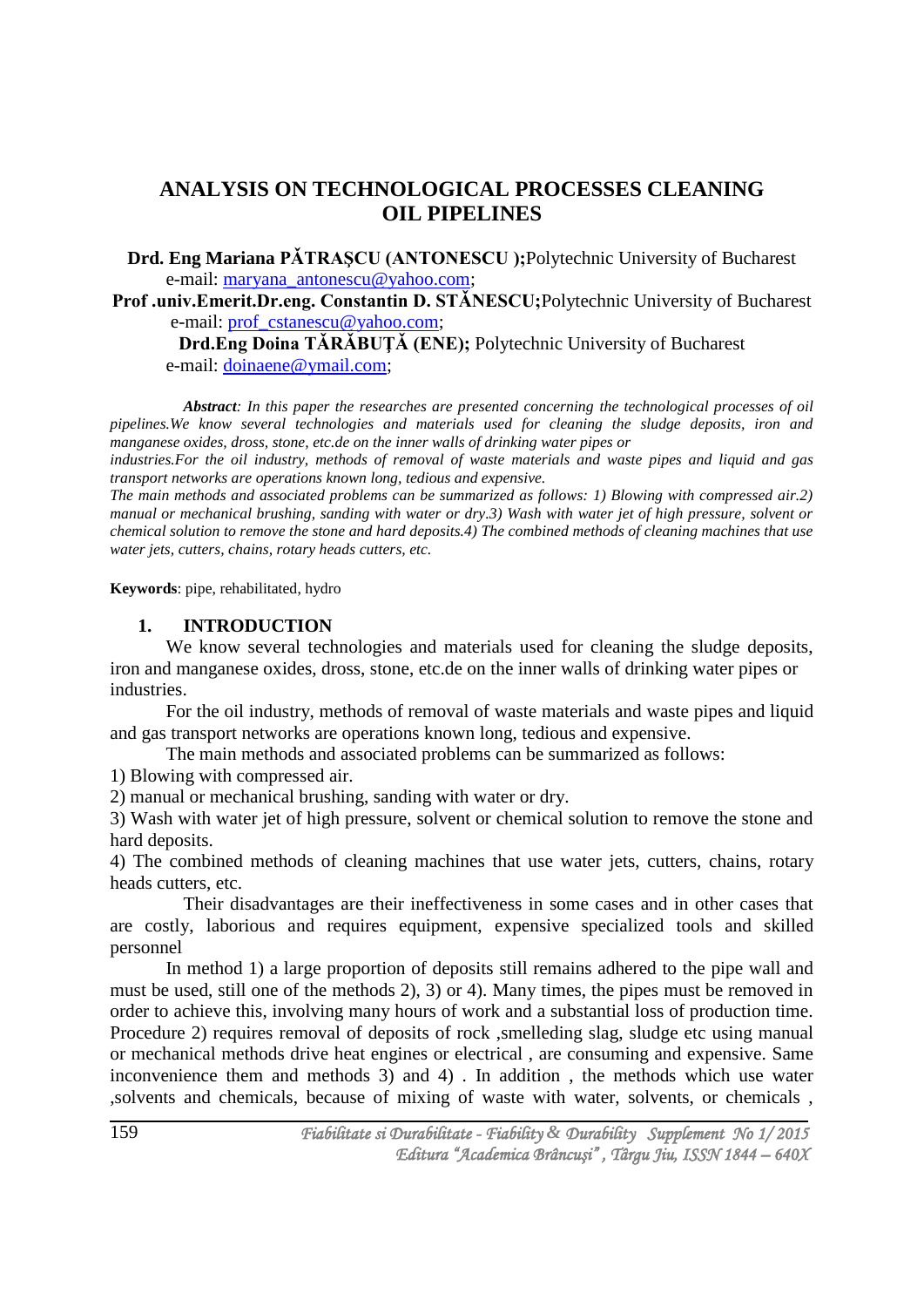rezidurile deployed in the pipes are diluted after use and, subsequently, are the subject of unloading in rivers, sewers or drainage systems.

#### **2.THE PODS OF POLYURETHANE FOAM**

Methods for removing disadvantages which are known and in the first row of high cost of equipment, tools and materials used, has created new methods and technologies among which stands out for its costs down and secure small , cleaning technology which uses flexible capsules which is a rapid method, Simple and effective cleaning drinking water pipes, clean water for industry or sewage, pipeline equipment, pipes and tubinguri in oil industry and extraction, etc. . Industries and producers who have made a small investment, through the use of foam rubber dishes.

● In most cases are not necessary cuts and excavations or they are kept to a minimum, the pods of polyurethane foam can I clean long distances of pipes or tubing in a single pass, Without the need for numerous operations, or other systems for cleaning (see case study pipe cleaning 10 kilometers length and diameter 150 mm).

• Foam capsules can I clean lines of pipes and pipes, moving with speeds of up to 3 meters per second.

## **3. CLEAN LINES AND TRANSMISSION NETWORKS CRUDE OIL AND PETROLEUM PRODUCTS AND REMOVING PARAFFINS ARE TO CEREZINEI, ETC. IN THE PIPES WITH MATERIAL NANOTEHNOLOGIC BIOFLUID SC**

It is used for unplugging pipes and for maintaining them still clean, new material nanotehnologic Biofluid SC with multiple uses in mining industry and processing of the crude oil, including cleaning pipes. In applications of the pipes, a simple battery separation from the point Terminus of the pipe similar to a process to separate salt water at the mouth probe will be the simplest method of separation of petroleum products cleaned of CHANGE SC is injected into the pipe, either by a centrifugal pump or pump mag with a flow meter. SC will be mixed and mixed during transit through the pipe. As a rule the initial calculation , formula for the application is 1 gallon (3,785 liters) of SC concentrated at 2,973 barrels of crude oil ( 472 liters)which runs through a pipe obstructed.

When SC is used to clean the wax build-up in the pipes, it is injected into the flow of crude oil at the end piece of the pipe by means of a centrifugal pump or pump mag. SC in the solution must be in the ratio of 6:1 AM water to CHANGE This report of the solution is applied and when it is used for any application for internal cleaning.

The pipe ecuadoriana of crude oil is a classic from this point of view : crude oil Ecuadorian is very difficult, and sulfurous acid, with much wax. It is extracted from a high altitude and, transmission line sloped down and climbed mountains reliful Anzi. This situation causes an increase in the crude oil viscosity, already thick, resulting in costs of pumping extremely high.

### **4. PIPE CLEANING MIXTURE WITH AIR-WATER UNDER PRESSURE**

By this method shall ensure eliminating unnatural smell and taste of drinking water. Pipe cleaning method ensures the deposits of iron oxide, manganese, mud, sand and other types of sediment. Pipes are rinsed in a simple, efficient and with immediate results.

*Fiabilitate si Durabilitate - Fiability & Durability Supplement No 1/ 2015 Editura "Academica Brâncuşi" , Târgu Jiu, ISSN 1844 – 640X*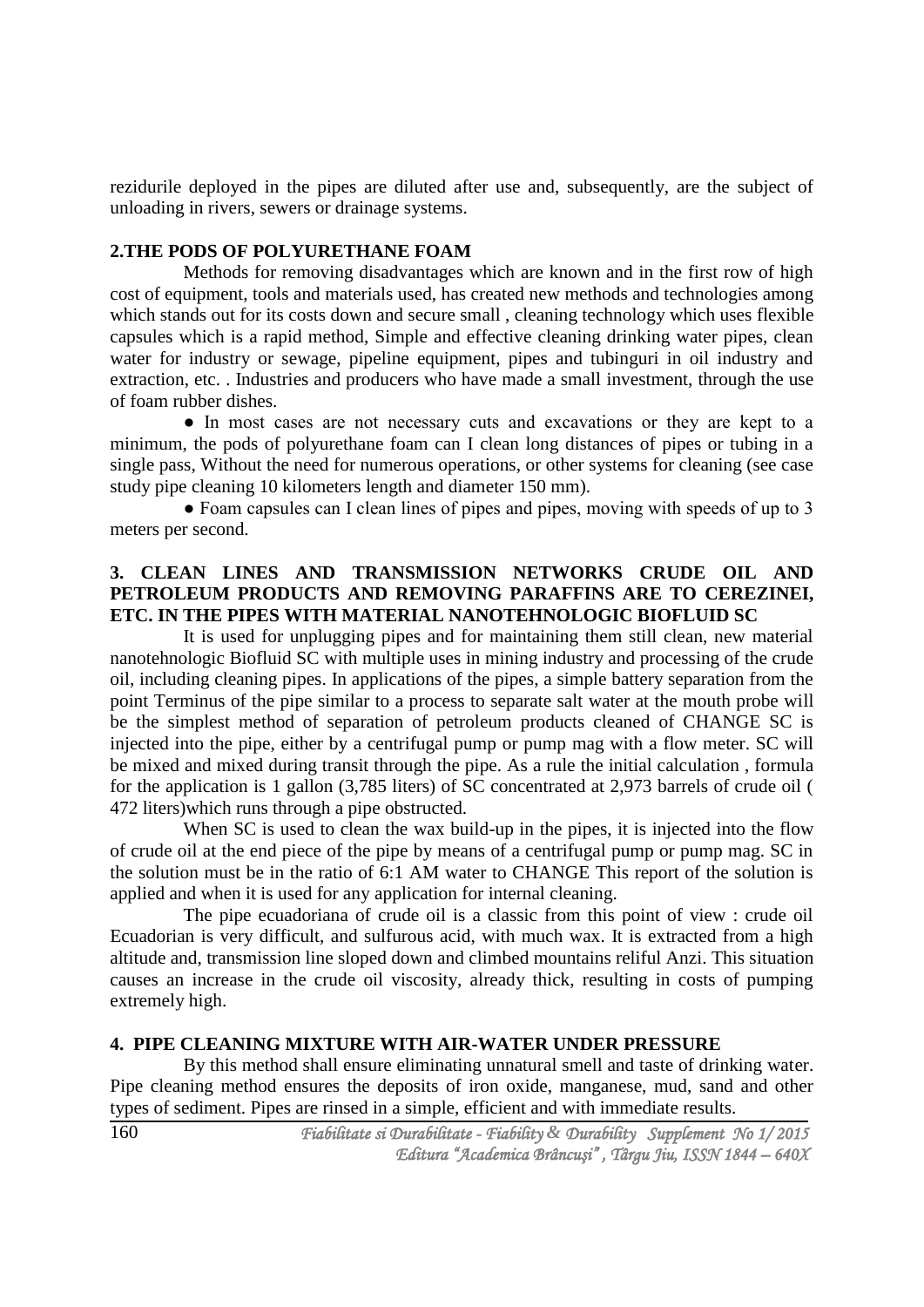Figure 1 shows some examples of rust the pipes.





Fig 1. Examples of rust the pipes

Cleaning mixture with air-water under constant pressure, does not produce any danger on the appearance cracks or rupture in pipes. Isolate section of the pipe to be cleaned from the rest of the system. Using the computer is determined quantities of air and water needed to run an effective cleaning from section of the pipe. The mixture air-water creates shocks (as mixture speed may be up to 25 m/s) to facilitate effective cleaning unwanted deposits on the tailpipe. They are discharged once with water.

Advantages of the method are:

- simple, effective method;
- ensure improvement of the functioning hydrants;
- provides a cost/quality;
- eliminates pipe plugs from the inside;
- ensure increase in flow of water transported to the pipe ;

- prevents the occurrence of deposits hard floors, Which cannot be disposed of without effort and additional costs by this method;

- savings on maintenance costs and efficient exploitation of the pumps.

# **5. PIPE CLEANING METHOD - THE CAPSULE POLLY PIG SLUDGE , IRON, MANGANESE, SEDIMENTS OR OTHER STORES COUNTRIES** .

The capsule Polly Pigs offers a rapid method easy and cost of cleaning and restoring of the water network. The pods in Polly Pigs are available in several forms and consistent to meet even the toughest challenges. And I'm also available in all sizes common to 10 mm up to 2000 mm.in figure 2.

In Figure 2. It shows the capsule Polly Pigs .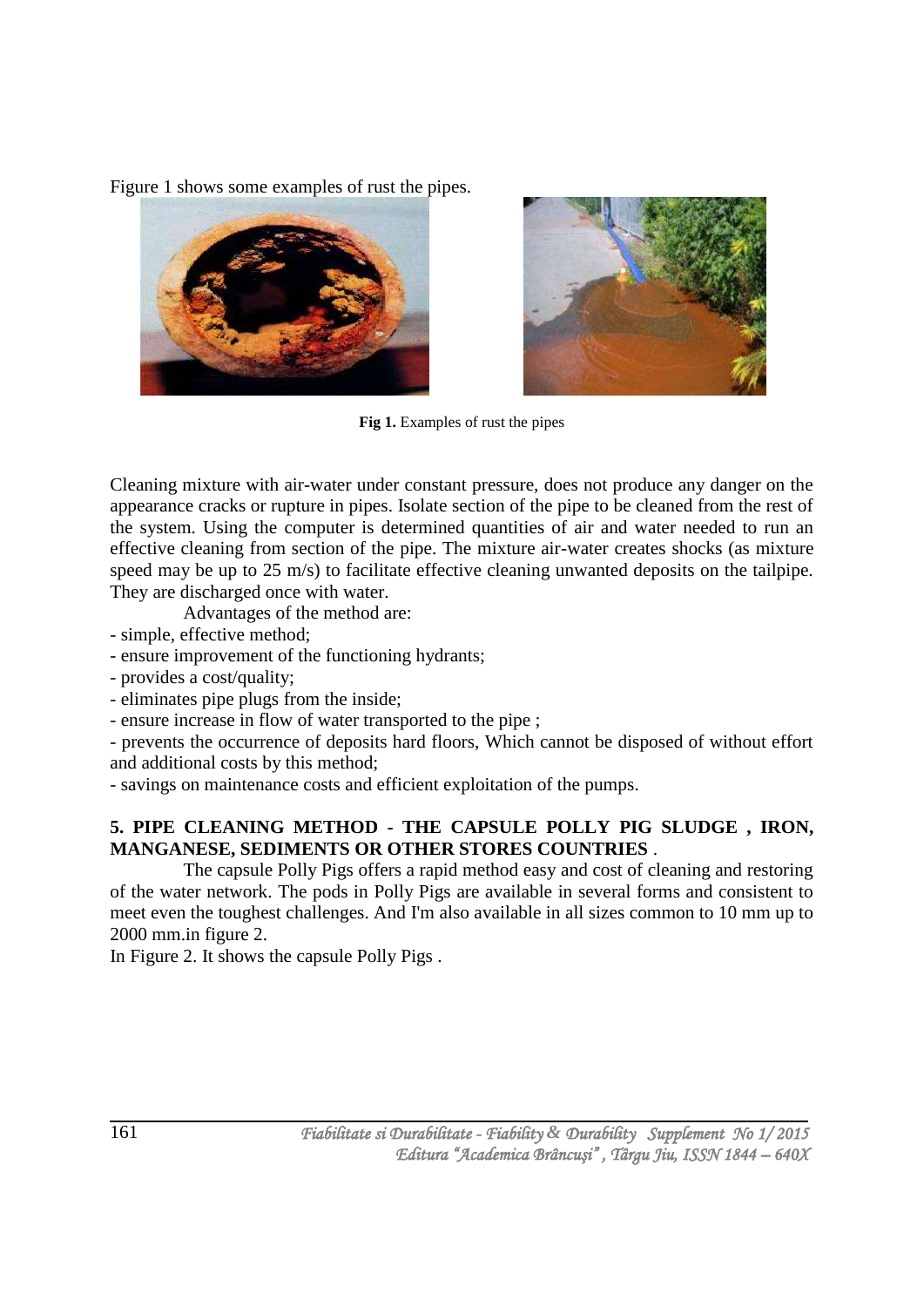

**Fig.2** The capsule Polly Pigs

• For cleaning uses a capsule with max. 5% Larger than the diameter tube. The capsule moves along coolant pipe due to the pressure.

• Severe changes direction (Elbow to 90 degrees or TEU) , does not prevent diaphragm movement. Long sections of the pipes are cleaned effectively by the repeated operation. In Figure 3.shall be presented the pipe before and after cleaning with the capsule in Polly Pigs

.





**Fig 3.** The pipe before and after cleaning with the capsule Polly Pigs

Cleaning speed must not exceed 0.5 - 1.0 m/s.

In Figure 4 shows cleaning with the capsule in Polly Pigs pipeline network with elbows.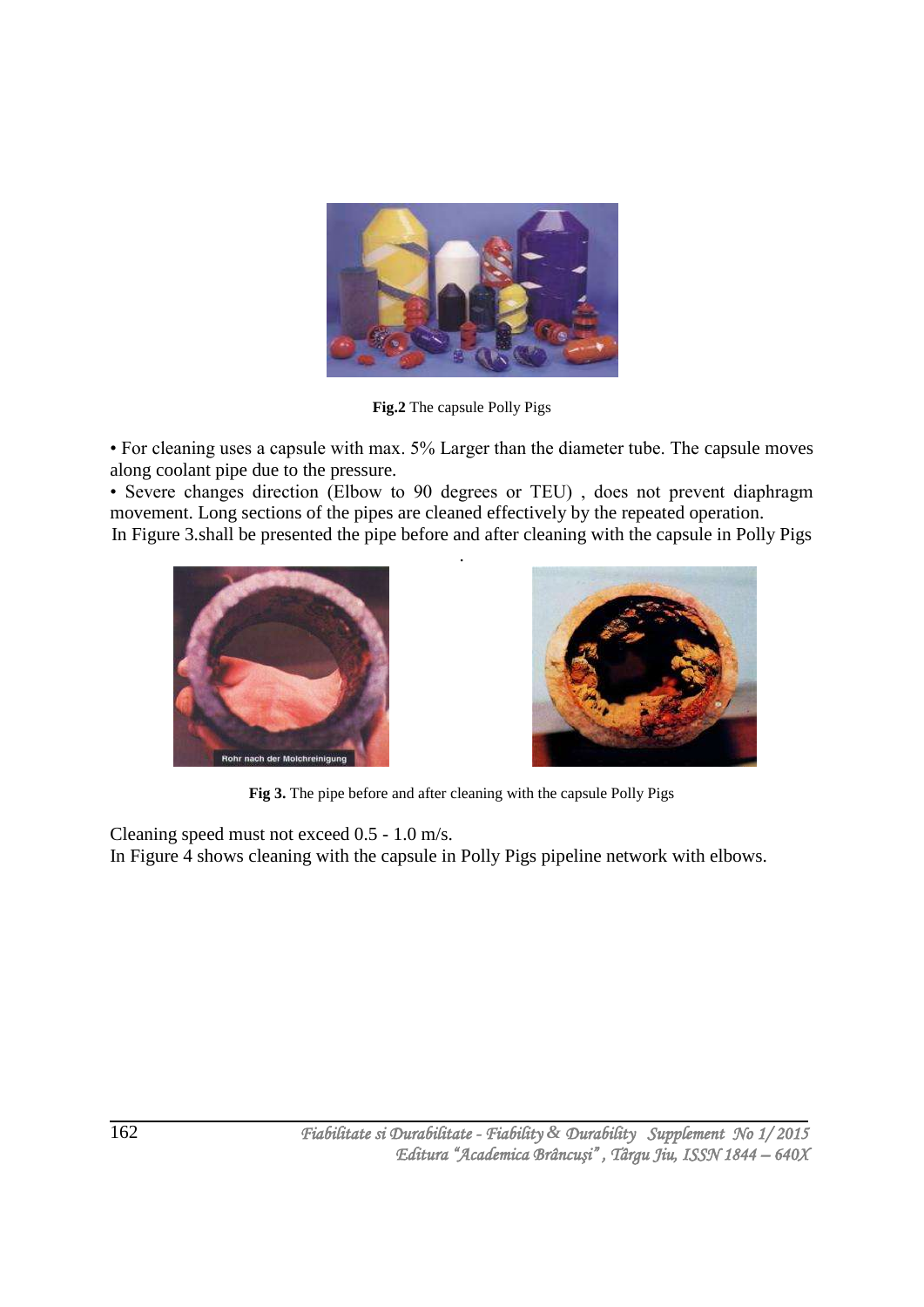

**Fig.4.** Cleaning with the capsule in Polly Pigs pipeline network with elbows

# **6 . PIPE CLEANING USING ROBOTS**

This method is used under supervision with your TV for removal of deposits strengthened and barriers that obstruct cross-section of the pipe. In order to ensure that they do not jeopardise operations condition of the pipe, they will be running centered and robots are equipped with adjustable trimming heads stepless. In Figure 5. pipe cleaning is presented with the help of robots



**Fig.5.** Pipe cleaning with the help of robots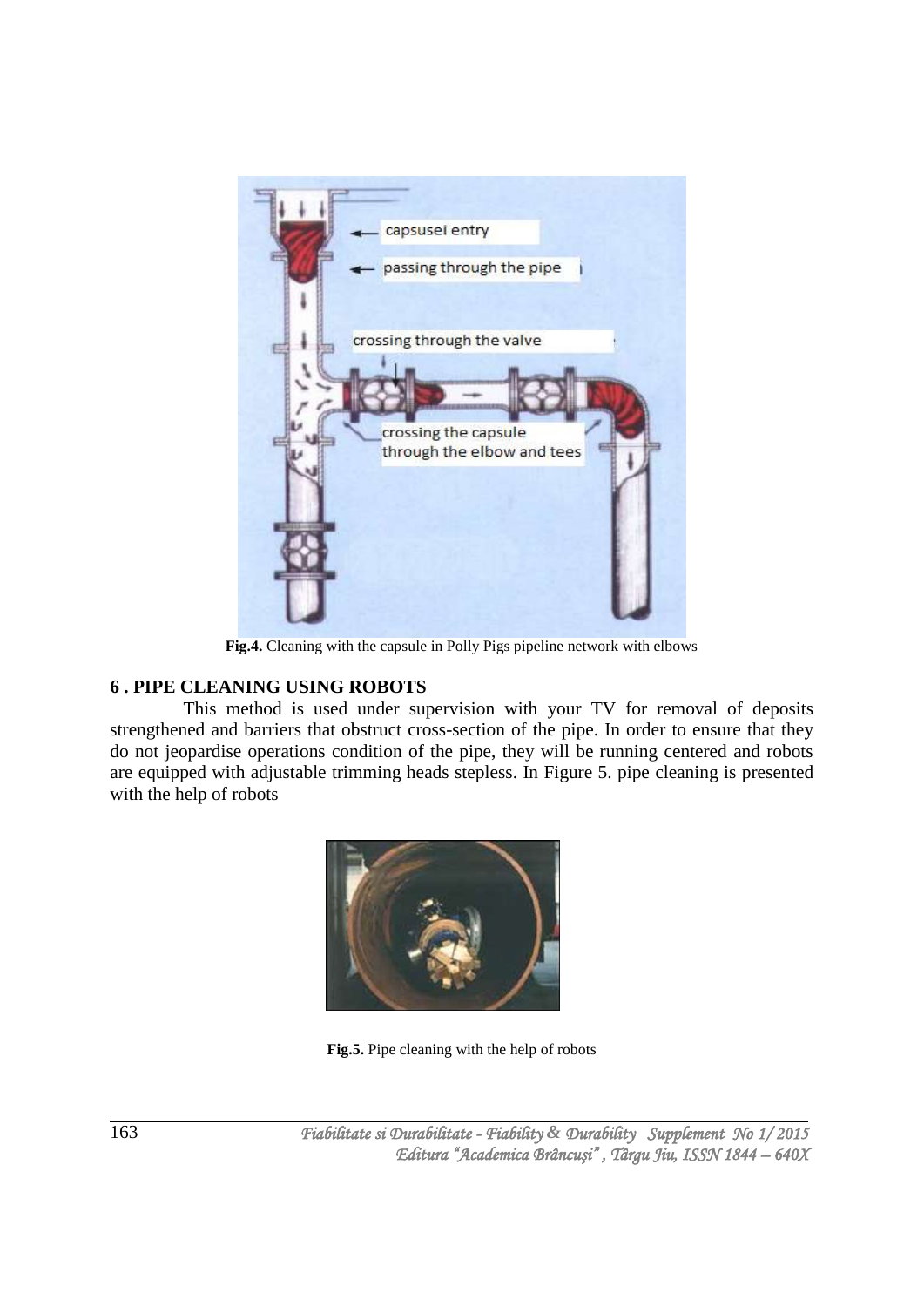To carry out cleaning must be carried out:

• preparatory work;

• pressure washing high heating pipe and district heating for removal of deposits neantarite;

• Bypassing the section you feel revitalised by a provisional pipe is only necessary to increase the amount of water;

• visiting pipe with TV camera;

Browse TV camera with the pipe shall constitute the document for the establishment of status pipe concerned in order to locate obstacles and to verify the effectiveness cleansing. Main part of the system with robots is an implement carrier which is fitted with end pieces of drilling and trimming. All work is carried out by remote control and are supervised by a room TV. The operating range of the robot is approximately 100 m.

With a view to robot guidance and centring in the channel are made available different sets of wheels montabile, according to the nominal diameter of the canal. The thing is mobile in all directions and may be rotated 360° to the longitudinal axis. The trimming work can be carried out on the basis of the nature damage with various tools in terms of maintaining a partial flow in the channel. For revitalising unions, which are pozate withdrawn by more than 5 cm, use an implement to revive for the unions. In all cases of repairs in order to obtain an optimal adherent within systems of revitalization in question for the application of the layers must be removed pieces detached by trimming or washing at high pressure. The work will be carried out under the supervision TV camera with pipe, permanently on video tapes.

# **7. CLEANING PIPES WITH ICE CARBON (CARBON DIOXIDE)**

Buffer against chipping ice with carbon is a new process of cleaning which uses carbon dioxide in solid form of granules. The carbon dioxide in the solid state is also known as ice carbon or dry ice. Method of Shot blasting, cleaning, and decontamination of ice dry ice has grown considerably in popularity by replacing more and more classical processes mainly due to the productivity (results obtained more quickly), and the non-destructive examination and environmentally friendly technology. In Figure 6. shall be submitted cleaning carbon ice pipes.



**Fig.6.** Pipe cleaning carbon ice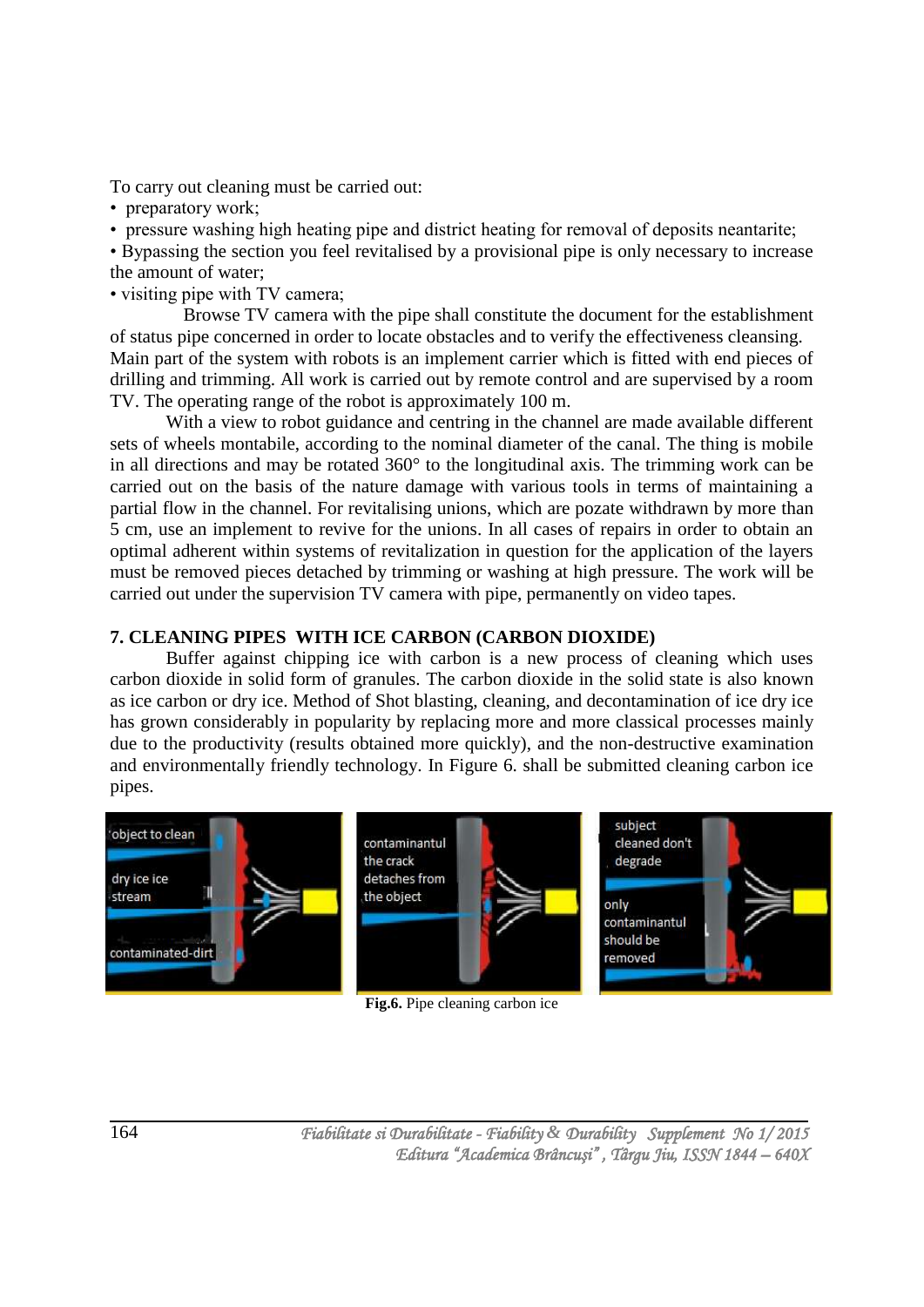Under the conditions of rules for the protection of the environment more and more severe and the need for cost reduction, the industry has found in this method the best way to eliminate losses. The process is based on physico-chemical characteristics of ice carbonice: low temperature of -79 degrees Celsius, dye sublimation from solid to gas volume expansion with extremely long (approx. 700 TIMES). During chipping, ice dry ice is converted into particles extremely small which are designed with Supersonic speed of that object to be cleaned. Particles are accelerated using compressed air as well as in the case chipping classic.

That methods of shot blasting,( cleaning or decontamination with dry ice) are absolutely non aggressive and corrosion free, ahead of start all traditional methods known. Thus, while cleaning with water or steam, regardless of pressure and temperature, is questionable results, the one with sand, oxides or salts proves most of the times too aggressive leading to qualitative or dimensional changes the surface of the pipe to be cleaned. Most traditional methods have special restrictions of use and are hazardous to health to those who handle them. In the case of use solvents and cleaning solutions, they become contaminated residues at the end process requiring additional operations for recycling.

We distinguish three steps within the framework of this specific procesde cleaning : Transfer of energy - particles are designed from gun Shot blasting with Supersonic speed coming into collision with object area to be cleaned. Transfer of energy performs a cleaning of this surface without abrasion, impact is the first step in the process of cleaning.

Thermal shock - temperature extremely low carbon particles hitting the ice contaminated surface creates a thermal shock to the impact surface that generates microfisuri into the layer of contamination.

Pressure of the gas expansion result in positive displacement - in the final stage of the process, the particles explode at the impact surface, by heating them in the change to its gaseous state widening and the volume of up to 700 times!

The result achieved by spraying with ice dry ice depends on:

- the spraying pressure;

- gun nozzle spray (available in a wide range of forms);

- agent characteristics of contamination to be removed;

- the material , temperature and hardness of the surface of substrate ;

## **8. CONCLUSIONS**

Using these methods of cleaning note the following advantages :

 $\Box$  fast and affordable

machines do not need to be removed to be cleaned. Cleaning is carried out without the machine to be disassembled, reducing production goals, and, in some cases the operation making it even without stopping the machine.

 $\Box$  Methods, which are abrasive

Particolele of dry ice are not heavier than gypsum and changes in the gas as soon as hitting surface. Compared with conventional spray environments, dry ice does not cause wear of undercoat. In the process of cleaning with dry ice, the spraying pressure can be adjusted at a pressure between 2 ... 16 bar, thus gearing aggressiveness process at individual needs of a specific business cleaning.

 $\Box$  Environmentally friendly methods

165

 *Fiabilitate si Durabilitate - Fiability & Durability Supplement No 1/ 2015 Editura "Academica Brâncuşi" , Târgu Jiu, ISSN 1844 – 640X*